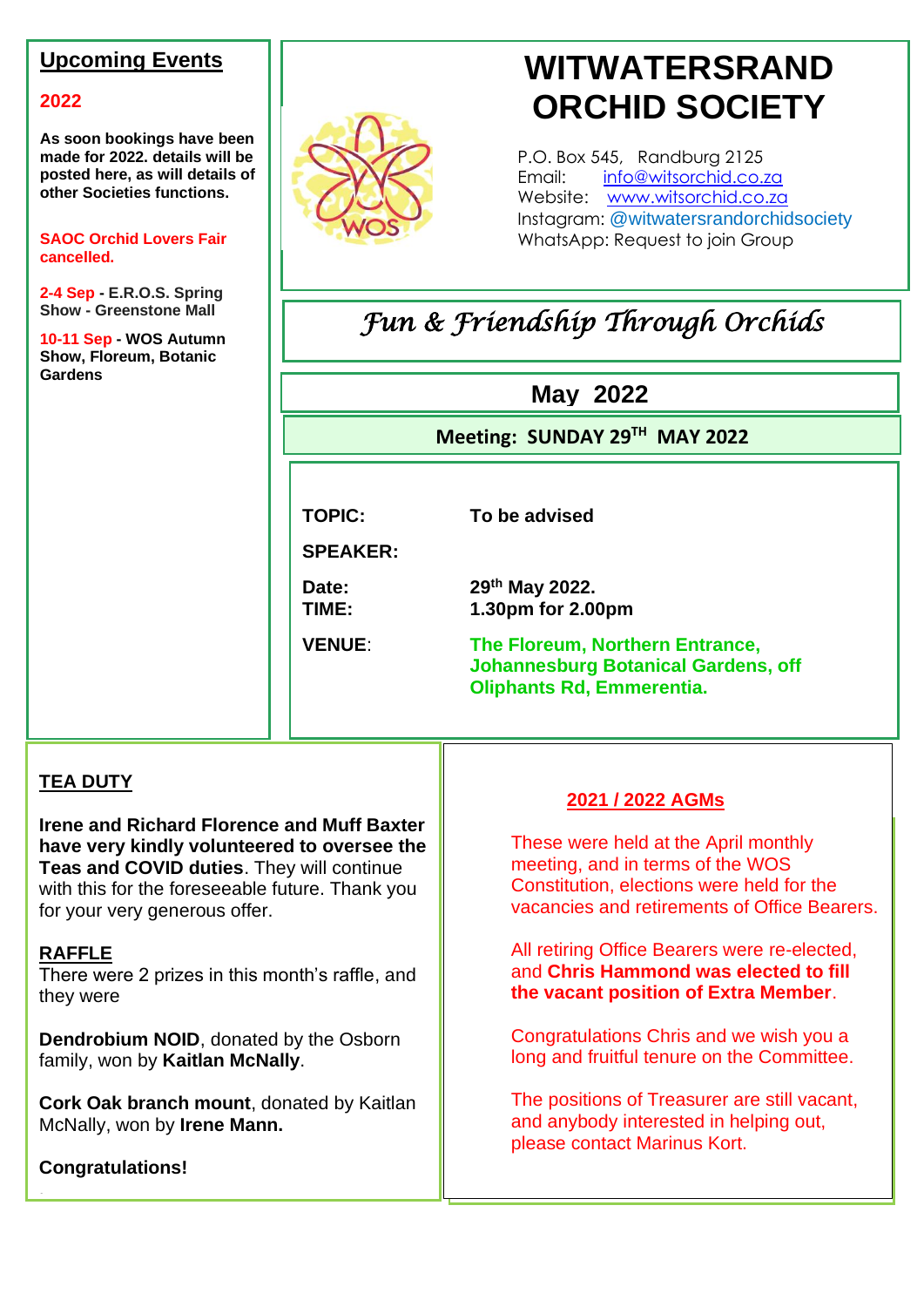# *Test Your Knowledge*

**Announcing a new, fun addition to the monthly Newsletter. It will take the form of a quiz, with a question to be answered and the questions will vary from easy to difficult, so that all levels of knowledge will be challenged.**

**The way it will work is,**

- **the question will be given here every month.**
- **Your answer must be emailed to the Secretary, Kaitlin McNally at [kaitlinmcn0415@gmail.com.](mailto:kaitlinmcn0415@gmail.com), with the title "WOS Quiz".**
- **The closing deadline is the Friday before the Monthly Meeting.**
- **The correct answer will be notified on the WOS Whatsapp group, the monthly meeting and included in the next month's newsletter.**

**You must be a member of the Whatsapp group to be able to participate. Marinus Kort has been adding members to the Group. If you are not sure if you are a member of the group, please send a message, with your number, to Marinus requesting him to add you to the WOS Whatsapp Group.**

**This month's question is**

**If** *Protea cynariodes* **is the National Flower of South Africa, what is the National Flower of Costa Rica? The correct answer must be the Scientific name.**

#### **Good luck everybody !**

**@@@@@@@@@@@@@@@@@@@@@@@@@@@@@@@@@@@@@@@@@@@**



**W.O.S. ANNUAL SHOWS**.

As all members are aware, your Society holds 2 Shows per annum – an Autumn Show and a Spring Show. An important aspect of these Shows is the participation on the Commercial growers who attract visitors wishing to buy plants and pay an entry fee, and the commission they pay on the plants they sell.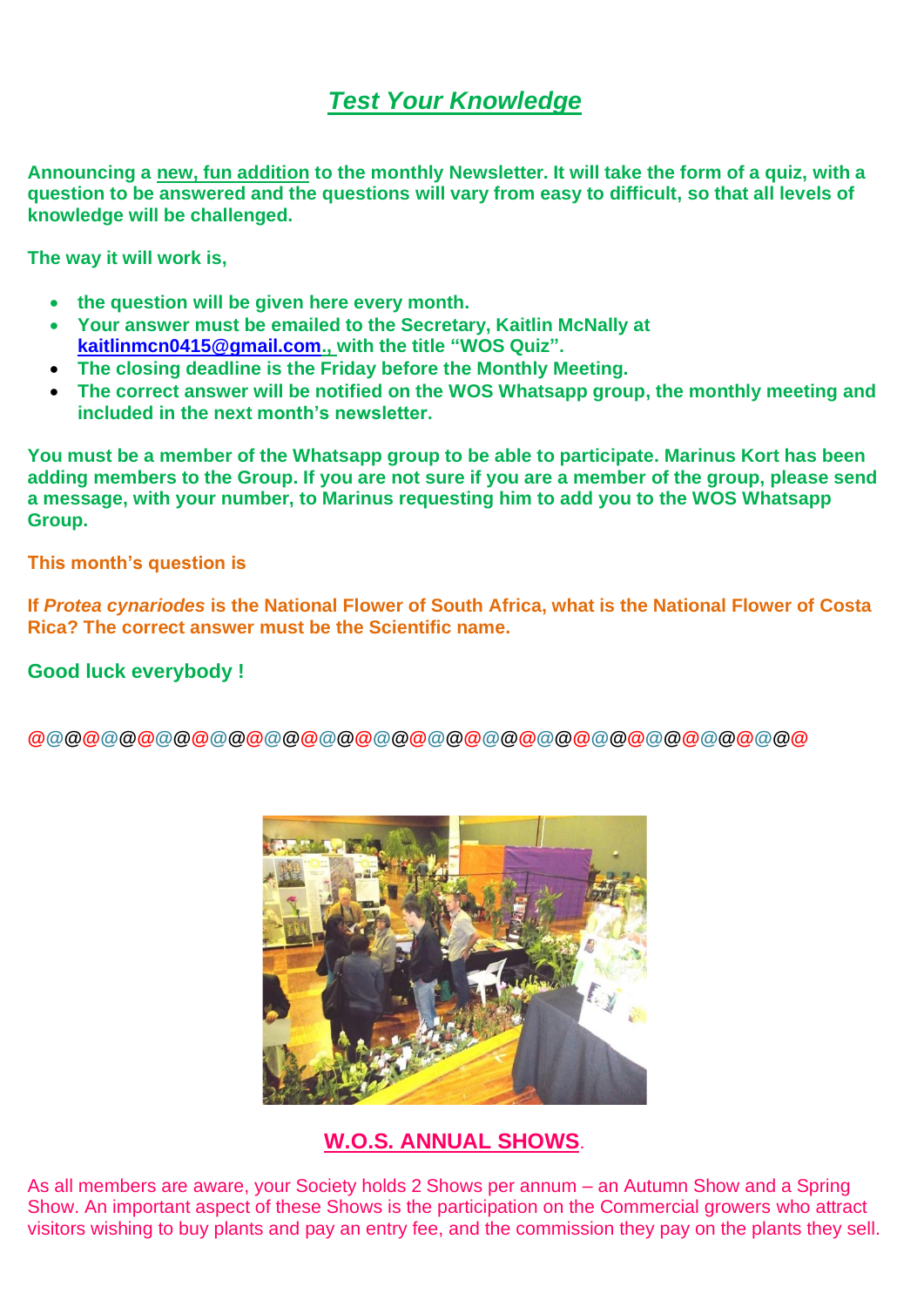We have been informed that several of the larger Commercial growers are re-thinking their business plans and, as a result, will not be attending any shows in 2022. This will have a major impact on our Shows, with significant reductions in entrance fee income and sales commission receipts.

Our Shows, in their current form, will not be able to absorb these losses and still make a net income. We must come up with alternative plans to counter the new circumstances. It has already been discussed at Committee meetings, with suggestions such as down-sizing, possibility of doing without the marque (our largest expense), entry fee increases, and a different venue.

**We would like to invite members comments and suggestions – any and all suggestions will be appreciated. Please e-mail them to Marinus or phone him directly. We need to implement the changes for our Spring Show in September 2022.**

**@@@@@@@@@@@@@@@@@@@@@@@@@@@@@@@@@@@@@@@@@@@**

## **THE APRIL 2022 PLANT TABLE**

#### **Reminder on Rules of the Plant Table Competition**

- All members are encouraged to bring their plants along for the Plant Table for display and education.
- To be eligible for the annual competition, members must have owned the plant for a minimum of 6 months.
- Please ensure that your plants and pots are clean
- Please inspect your plants for insects and diseases. Non-healthy plants will NOT be allowed on the Plant Table.
- A label must be completed for each plant exhibited.
- There are 4 classes in the competition
	- o Best Species
	- o Best Hybrid
	- o Best African/Mascarene
	- o Best Novice
- A Novice is defined as a member who has not won a Red Ribbon at any Show or won an annual Plant Table prize.
- At the end of the year, prizes are awarded to the member who has won the most "Best" monthly prizes, in each section. Prizes are awarded at the Year-End Function.

There were 15 plants brought along by 6 members this month, a disappointingly small number. They comprised

#### **Chantel & Daniel De Kock**

*Vanda (*Keeree's Delight x Gordon Dillon) *Maxillaria* Mem Ben Berliner 'Leopard' *Maxillaria schunkeana* Cattlianthe Chief Berry 'Berry'

#### **Mandy & Marinus Kort**

*Prosthechea cochleata* alba *Coelogyne mooreana Phrag* Hane Popow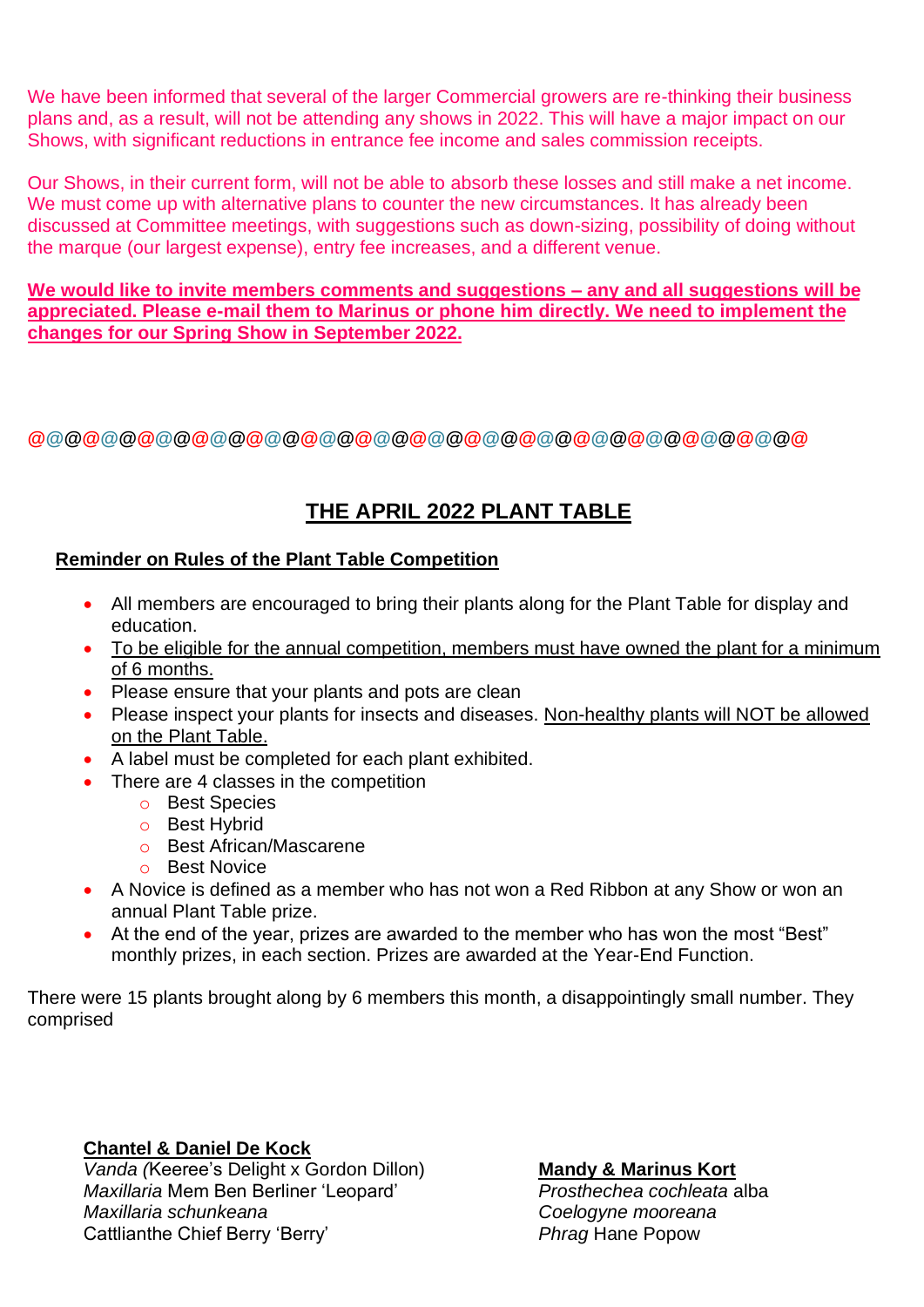**Haley Rieckhoff** *Brassavola nodosa*

**David Eastman** *Paph* Leeanum Rlc NOID

The section winners, as selected by the members were -

#### **Best African / Mascarene Best Hybrid**

**Chris Hammond** *Zygopetalum maxillare* 'Cleo'

**Erhard Schmid** *Coelogyne speciosa Den victoriae-reginae Epidendrum porpax*



#### **Best Species** Best Novice

No Award

 *Zygopetalum maxillare '*Cleo' AM/SAOC *Brassavola nodosa* owned owned by Chris Hammond by Haley Rieckhoff



**@@@@@@@@@@@@@@@@@@@@@@@@@@@@@@@@@@@@@@@@@@@@@**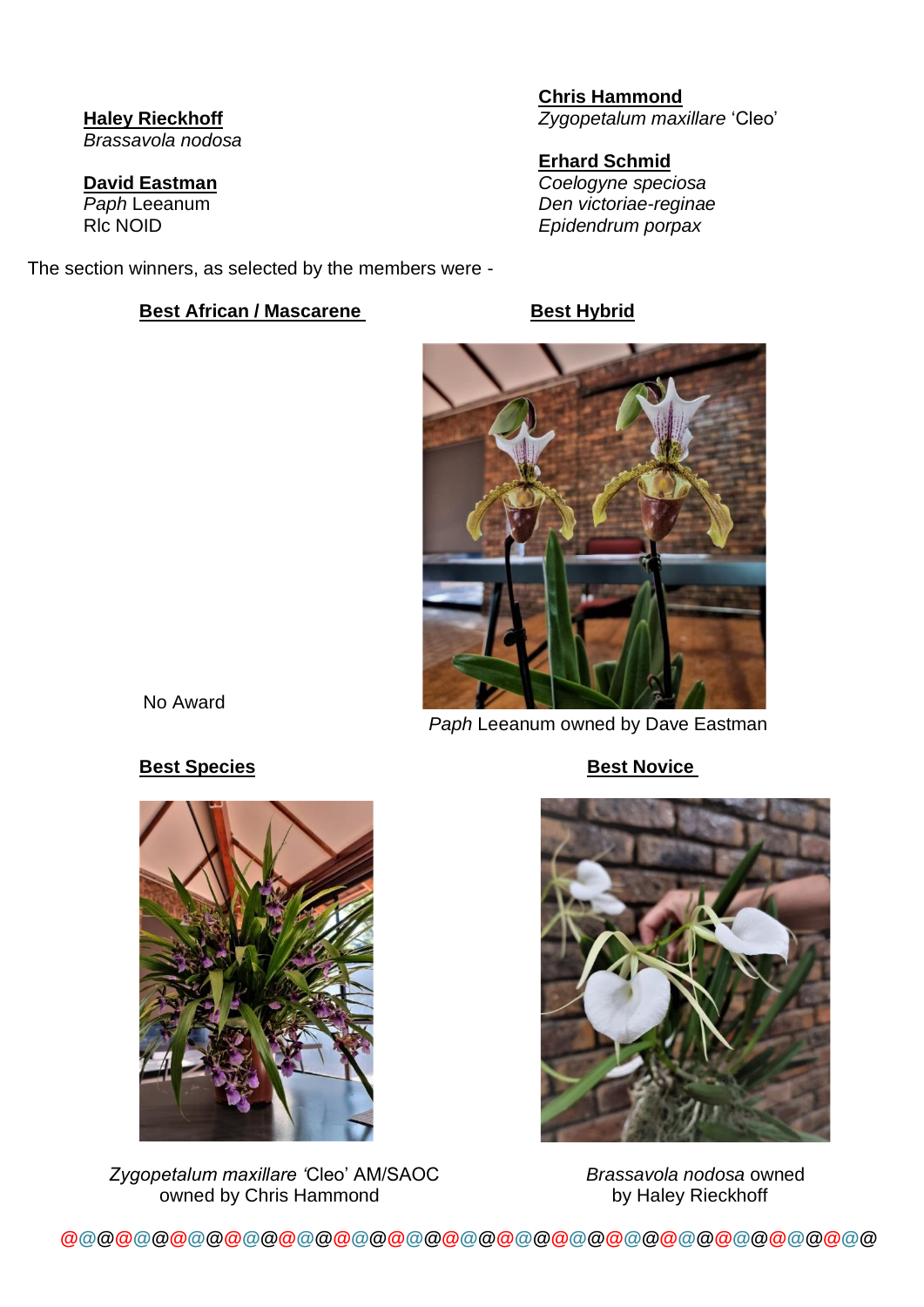#### **….ARE ORCHIDS JEWELS OR ARE JEWELS ORCHIDS ?....**

In the latter half of the 19<sup>th</sup> century, nature had an influential impact on peoples' lives, particularly in Art and Fashion. At the same time, Orchidmania had swept across Europe and the rich and aristocratic members of society were paying fortunes to get their hands on these new, exotic plants.

Two major jewellers, Tiffany & Co. and Cartier, had been producing top-quality, floral jewellery for some time before the Paris Exposition Universelle in 1889. There, Tiffany & Co won the grand prize and several gold medals for their collection of enamelled and jewelled orchids and this collection created such a stir, that the next year they increased their range from 24 to 41 brooches. All these brooches were as accurate as possible, and all were designed from the actual orchid flower concerned.

Very few of these original jewels are available today, being held in private collections or museums. When they do come on the market, they fetch astronomical prices. A No. 19 *Phalaenopsis schilleriana* (1890 version) brooch was sold at Sotheby in 1993 for the equivalent (in today's values) of R6 640 000 and an *Oncidium varicosum var rogersii* for R2 768 000 in 2013.

The designer, who was responsible for these enamelled brooches, left Tiffany & Co in 1908, and Tiffany & Co never produced another enamelled orchid brooch again.



*Phalaenopsis schilleriana* brooch *Odontoglossum wyattianum* brooch

*Information and photos from The American Orchid Society's Orchid magazine May 2020 with thanks.*

**@@@@@@@@@@@@@@@@@@@@@@@@@@@@@@@@@@@@@@@@@@@@**